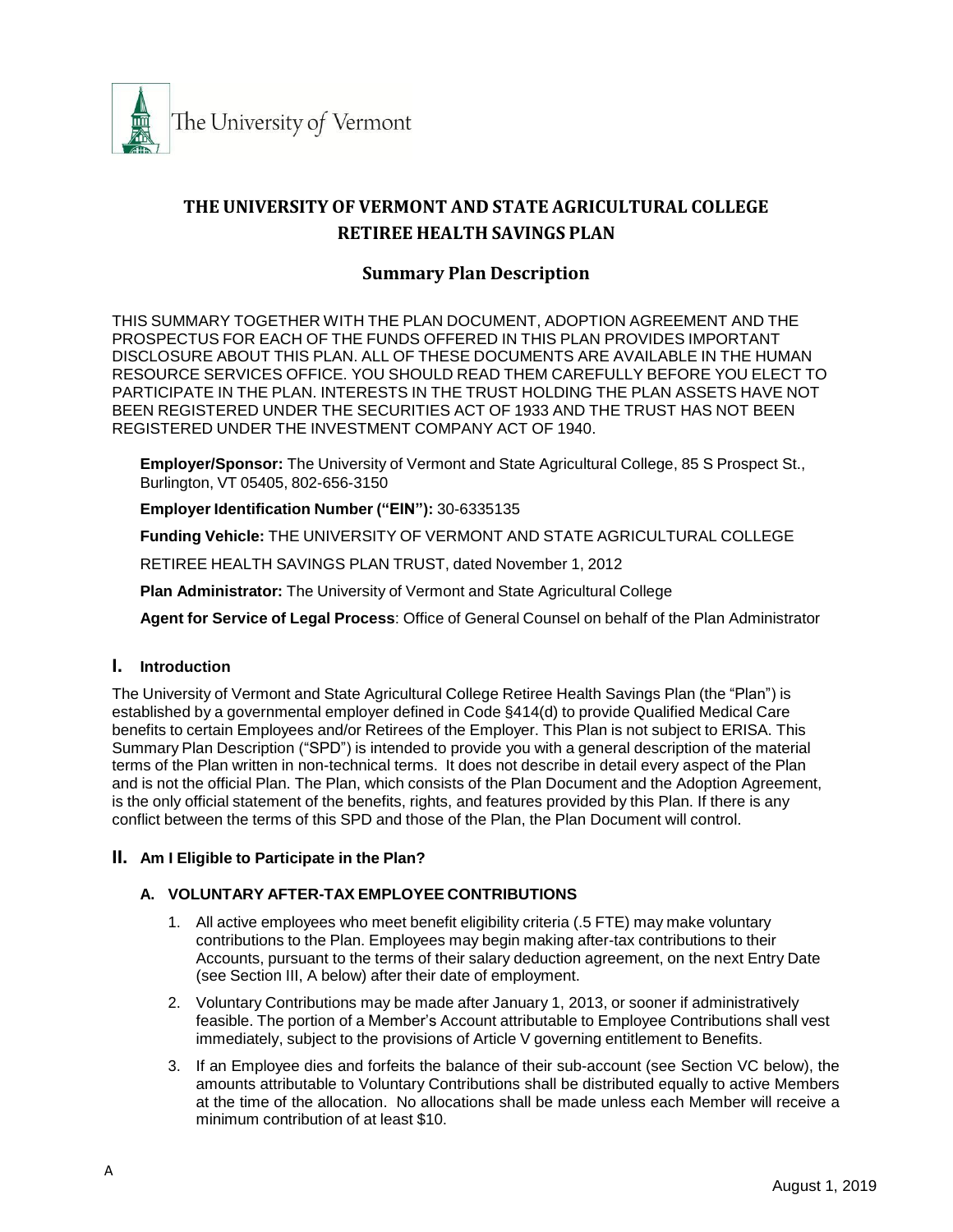### **B. EMPLOYERCONTRIBUTIONS**

1. Employees hired on or after January 1, 2012, who qualify for the employer contribution are listed in the chart below:

| <b>Benefit Groups Defined</b> |                                  |                                    |  |
|-------------------------------|----------------------------------|------------------------------------|--|
|                               | <b>Months of Year Worked</b>     | <b>Full-Time Equivalency (FTE)</b> |  |
| <b>Full-time</b>              |                                  |                                    |  |
| Group A                       | 12 months                        | 100%                               |  |
| Group B                       | 9, 10, 11 months (academic year) | 100%                               |  |
| Group C                       | 12 months                        | 75 - 99%                           |  |
| <b>Part-time</b>              |                                  |                                    |  |
| Group D                       | 9, 10, 11 months (academic year) | 75 - 99%                           |  |

- 2. On the next entry date following completion of one full year of service, qualified new employees will have a sub-account within the plan into which the University will contribute \$1,150 per year prorated, based on the number of pay periods per year, up to a total of thirty (30) years of continuous service. No contribution will be made after the termination date for any employee who leaves the University or whose employment is reduced to below .75 FTE. If an employee leaves the University prior to meeting the vesting requirement (See Section V, B, (3)), the account balance shall be forfeited. However, if such employee is reemployed within two years, the University will reinstate the prior balance and continue the \$1,150 per year contribution until the completion of 30 total years of qualified service.
- 3. The following classes of Employees are not eligible to receive Employer Contributions:
	- a) Employees who were hired prior to 01/01/2012
	- b) Employees who are non-resident aliens described in IRS Code Section 410(b)(3)(C);
	- c) Employees who are students performing services described in IRS Code Section 3121(b)(10);
	- d) Part-time faculty/staff members employed in a regular capacity of 50-74% of a 12-month work year of 37-1/2 or 40 hours per week, or 50-74% of an academic year of 9, 10 or 11 months for 37-1/2 or 40 hours per week.
	- e) Employees subject to any collectively bargained agreement, unless the collectively bargained agreement specifically provides for their coverage under this Plan.
	- f) Employees who are not benefits-eligible under the Employer's benefit plans.
	- g) Employees who are not listed as eligible for contributions below.
	- h) Retirees, rehired after 1/1/12, who are receiving health insurance from UVM for which UVM is contributing part of the premium.
- 4. There is no requirement that the Member be employed on the last day of the year or work a minimum number of hours during the year in order to receive Employer Contributions.
- 5. Year of Service includes 12 complete months of continuous employment in a regular UVM faculty/staff position at .75 or more FTE, including any previous employment which would result in an adjusted service date. A break in employment occurs when an employee is removed, either voluntarily or involuntarily, from active UVM employment records. If an employee is reemployed within two years after leaving the University, the University will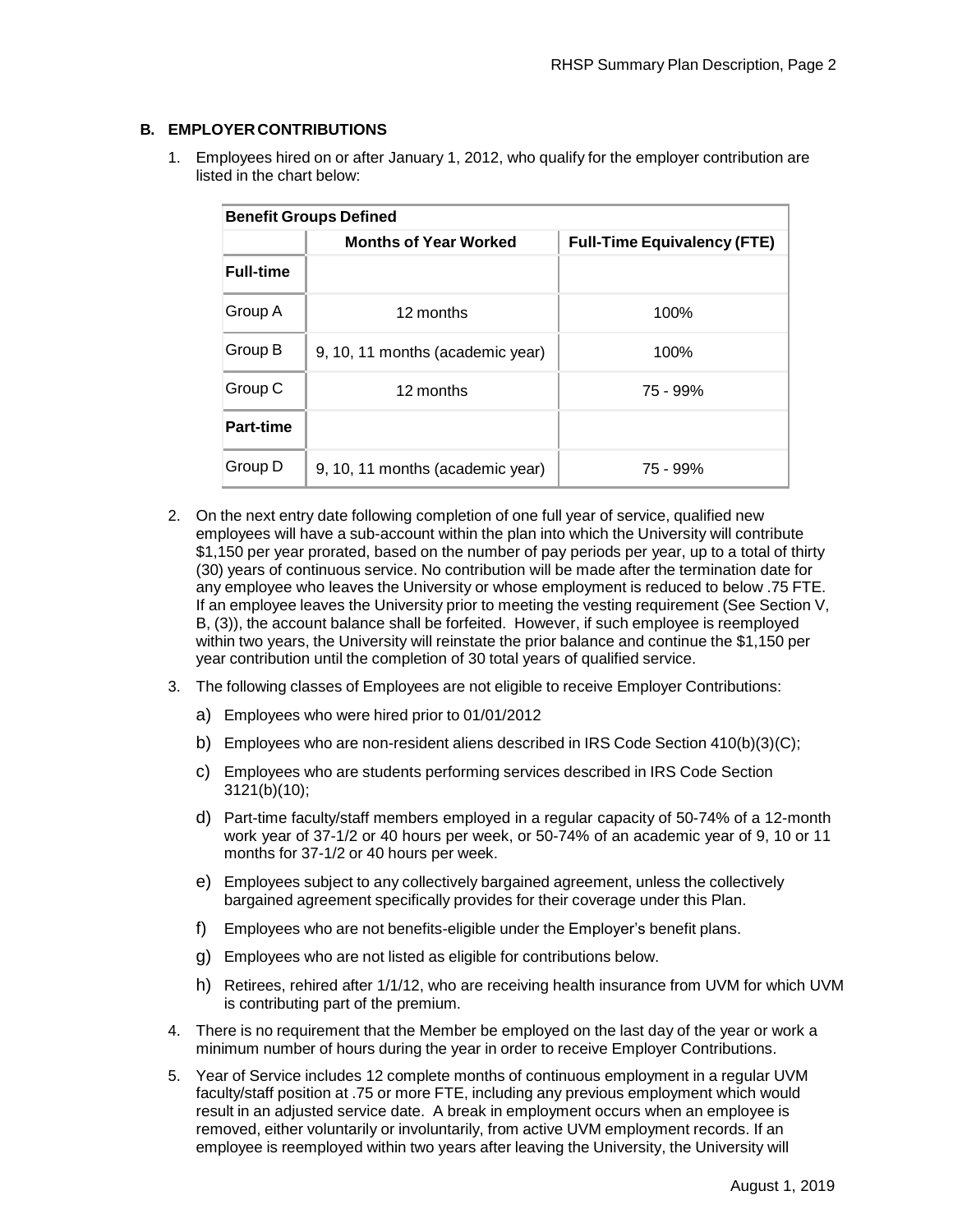reinstate the prior balance and continue the \$1,150 per year contribution until the completion of 30 total years of qualified service.

6. The portion of a Member's Sub-Account attributable to Employer contributions will not vest until after the Member has completed 15 years of qualified service, and shall be subject to the provisions of Article V governing entitlement to Benefits.

#### **III. When Will I Begin Participating in the Plan?**

- **A.** The date that you will actually begin participation is the Entry Date. The Entry Date will be the first administratively practicable day of the month after an Eligible Employee meets the eligibility criteria.
- **B.** If you are a Member and have incurred a Break in Service during which you terminate employment, you will be eligible to participate in the Plan on the first Entry Date following your reemployment. If you had not yet become eligible to receive Employer Contributions when you terminated employment, you will become eligible after satisfying the eligibility requirements following your return to employment.

#### **IV. What Rules Govern the Contributions Under the Plan?**

- **A. Employee Contributions:** Subject to any minimum requirements that are in effect under the administrative rules of the Trust, which may change from time to time, there is no limit to the amount you may contribute to your Account. You must complete a salary deduction agreement in order to have Employee Contributions made on your behalf.
- **B.** You can advise the trustee holding the plan assets to invest your Employee Contributions, and any Employer Contributions to your Account in one or more of the underlying investment options in accordance with the administrative rules of the Trust. The trustee will endeavor to follow your instructions but is not legally bound to do so.
- **C.** In accordance with the administrative rules of the Trust, and subject to your salary deduction agreement, you may change the amount of your Employee Contributions or choose not to make any Employee Contributions to your Account.

#### **V. When May I Begin to Receive Benefits and When Will My Benefits End?**

- **A.** Your Account will become available to you, according to the rules described below, as long as the Plan exists, you are entitled to receive Benefits, and your Account has not been forfeited. Once all of the funds in your Account have been paid, whether in payment of Qualified Medical Expenses, upon termination of the Plan, or upon forfeiture of the Account, you will no longer be entitled to any further benefits.
- **B. Entitlement to Receive Benefits.** As long as the following conditions are true, your claim for payment of a Qualified Medical Expense will be considered:
	- 1. Funds in a Member's Account will be available for payment of Benefits after the conditions of subsections (2) and (3) are met, and after:
		- a) Member or Member's Dependent has incurred a Qualified Medical Care expense, **and**
		- b) Member is at least 65 years of age **and** has completed 15 years of qualified service with Employer; or
		- c) Member is a Retiree or is no longer an Employee of Employer.
	- 2. In order to be entitled to Benefits attributable to Employee Contributions, the Member must: be a Retiree, Retired Disabled, or no longer an Employee of Employer.
	- 3. In order to be entitled to Benefits attributable to Employer Contributions, the Member must: be a Retiree, Retired Disabled, or no longer an Employee of Employer **and** completed 15 years of qualified service.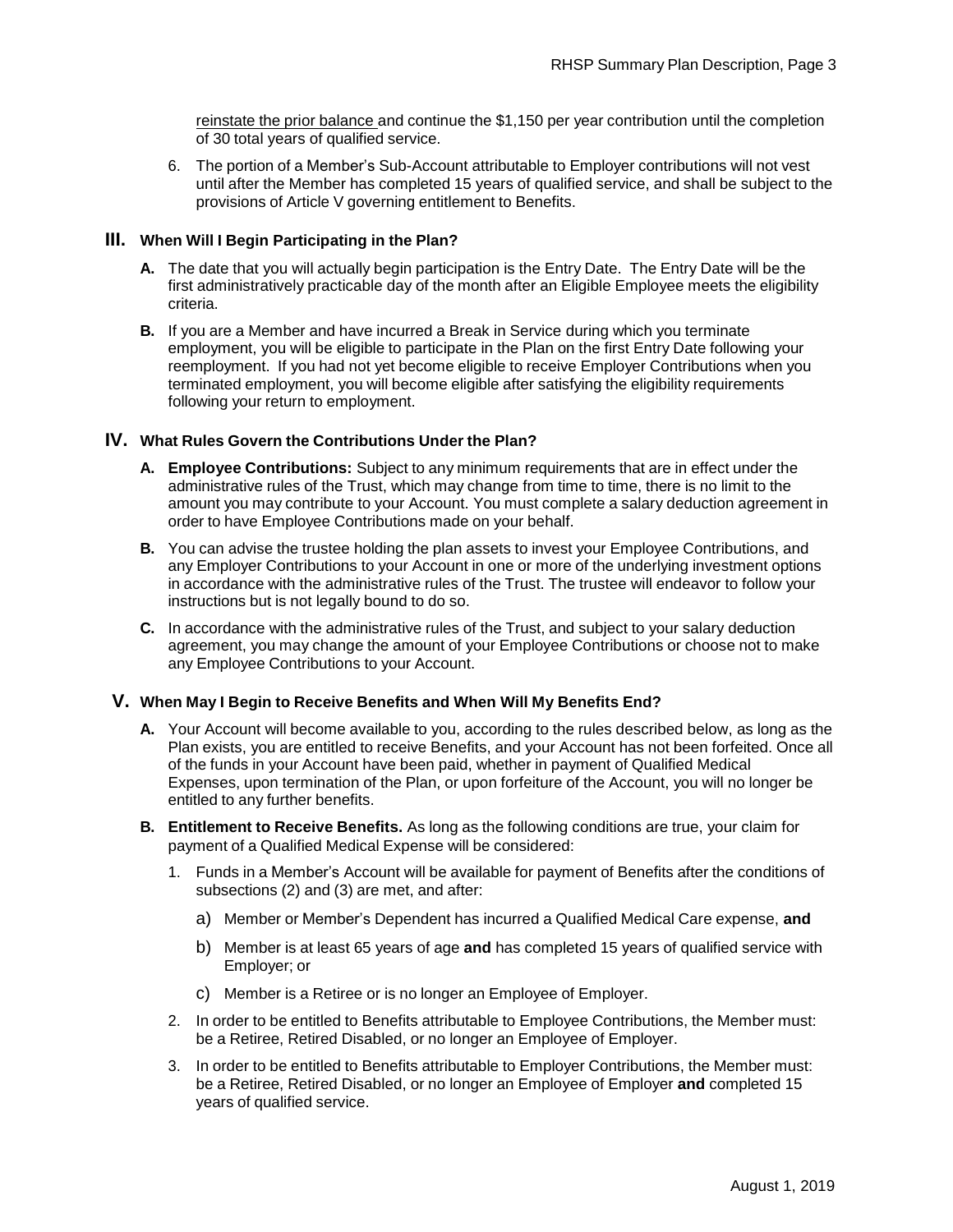- **C. Termination of Benefits.** In the event of the death of a Retired Member—
	- 1. With No Dependents. Benefits will be payable for claims arising on or before the date of death; the remaining Account balance shall be forfeited.
	- 2. With Dependents, before the entitlement to receive Benefits. Dependents shall immediately become entitled to Benefits from funds attributable to Employee Contributions; funds attributable to Employer Contributions shall be forfeited.
	- 3. With Dependents, after the entitlement to receive Benefits. Benefits from funds attributable to both Employee and Employer shall continue to be used for qualified purposes until the decedent's Account is exhausted.
- **D. Plan Rules.** The Plan requires you to follow the rules of the Plan Administrator when submitting a request for Benefits; otherwise, your request may be denied. You will need to move money to the TIAA-CREF Money Market fund to cover payment of your claims for qualified healthcare expense.
- **E. Court Orders.** The Plan authorizes the Plan Administrator to make disbursements from a Member's Account pursuant to a court order in marital separation or dissolution or child custody proceedings to the extent the disbursements under the order are consistent with the terms of the Plan.
- **F. Benefits paid to a Same-Sex Spouses and Civil Union Partners.** Benefits under this Plan will be available to Same Sex Spouses and Civil Union Partners to the same extent available under Employer's basic medical plan, and these terms shall have the same definition as under the basic medical plan. A Same-Sex Spouse or Civil Union Partner covered under this Plan shall have the same rights to payments as a Dependent. See Article VI, paragraph D below for information about the tax treatment of Benefits paid to Same-Sex Spouses and Domestic Partners.
- **G. Loss of Dependent Status.** It is your duty to notify the Plan Administrator, or anyone else your Plan Administrator tells you to, of any loss of qualifying dependent status of any person classified as your Dependent under the Plan.
- **H. Forfeiture of your Account.** In addition to the vesting requirements and termination of benefits provisions stated above, the money in your Account may be forfeited if any of the following occurs:
	- 1. You cannot be located. (Keep your address current with the Plan Administrator at all times); or
	- 2. Your Account balance becomes a Small Account Balance, which means that your Account contains less than \$2,500 and there has been no health claim activity in one year.

#### **VI. What Are the Federal Tax Consequences of Contributions and Payments Under the Plan?**

- **A.** Your Employee Contributions are made on an after-tax basis only.
- **B.** Employer Contributions paid to your Account on your behalf are not taxable.
- **C.** Any growth in your accumulation attributable to investment earnings or credited interest is not subject to taxation.
- **D.** Generally, all amounts paid to you for Qualified Medical Expenses from the Plan will not be taxed to you; however, payments made to reimburse or pay for the Qualified Medical Expense of your Same-Sex Spouse or Civil Union Partner, if any, will be taxable to the Domestic Partner. Consult with your Employer's payroll department to find out how they inform a Domestic Partner of his/her tax liability for payments received from the Plan.
- **E.** The retiree health savings plan cannot be rolled over or transferred to another employer's plan or a retirement healthcare plan offered by another employer.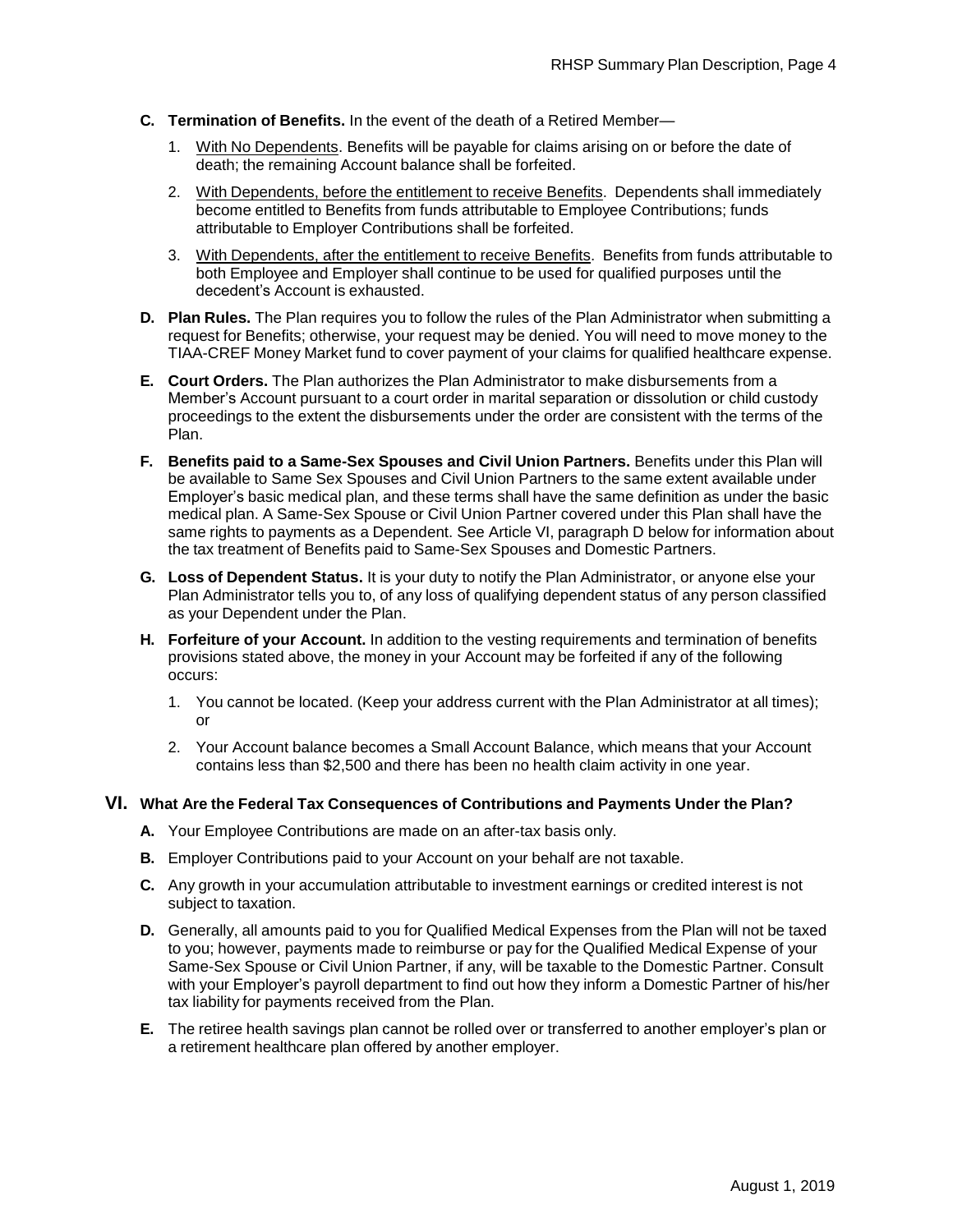**F.** You should consult your tax advisor for further information about the federal and state tax treatment of the contributions and payments under the Plan.

#### **VII. What are qualified Healthcare expenses?**

- **A.** Qualified healthcare expenses are IRC section 213(d) expenses. Healthcare expenses such as copays, deductibles, prescription drugs and out-of-pocket costs including premiums on a health insurance policy are all considered qualified expenses. These also include:
	- 1. Hospital and surgical expenses, physical therapy, psychotherapy, dental care, weight control programs, eye exams and eyeglasses, special equipment and hearing aids.
	- 2. Premiums for Medicare supplement plans, long-term care insurance and Medicare Parts B and D.
- **B.** Please refer to IRS Publication 502 for a complete list of eligible expenses.

#### **VIII. How Do I File a Claim When Benefits are Denied?**

- **A.** Claims can only be paid from the TIAA-CREF Money Market Account. If claims are submitted for reimbursement when there is an insufficient balance in that account, the claim will not be paid. **Participants should transfer sufficient funds to the TIAA-CREF Money Market Fund prior to submitting a claim or using a debit card related to this program.**
- **B.** If a request for a benefit is denied, you or your beneficiary can file a claim in writing with the Plan Administrator or with a Claim Administrator named by the funding vehicle, whichever is appropriate. The claim should explain the reasons that you believe you are entitled to the benefit. The plan administrator/claim administrator has the unfettered discretionary authority to conduct an investigation and to determine the merits of the claim.
- **C.** If the claim is fully or partially denied, the Plan Administrator/Claim Administrator will provide you or your beneficiary with a written explanation within a reasonable amount of time stating:
	- 1. the reason for the denial; and
	- 2. any additional information that would be needed to approve/pay the claim.
- **D.** If the claim is denied, you or your beneficiary may appeal the denial and request a review by the plan administrator within 60 days.
- **E.** If the claim is denied on appeal, you have the right to commence action under applicable state laws.
- **F.** As soon as reasonably practicable following your appeal, the plan administrator will render its final decision in writing to you stating specific reasons for its decision.

#### **IX. Where are my contributions held?**

**A.** Your contributions are held in a trust that has been set up exclusively for the purpose of funding this Plan. The trust is organized under the laws of the State of Vermont. The earnings of the trust are tax exempt under Section 115 of the Internal Revenue Code.

#### **X. How are costs and trust surplus resulting from forfeitures and other items allocated?**

- **A.** The recordkeeping fees are charged to individual accounts and the Employer will reimburse these costs through additional plan contributions or through allocations from the forfeiture account.
- **B.** The Plan Sponsor will determine the timing and the amount of the trust surpluses resulting from forfeitures and other items that will be allocated to Participants.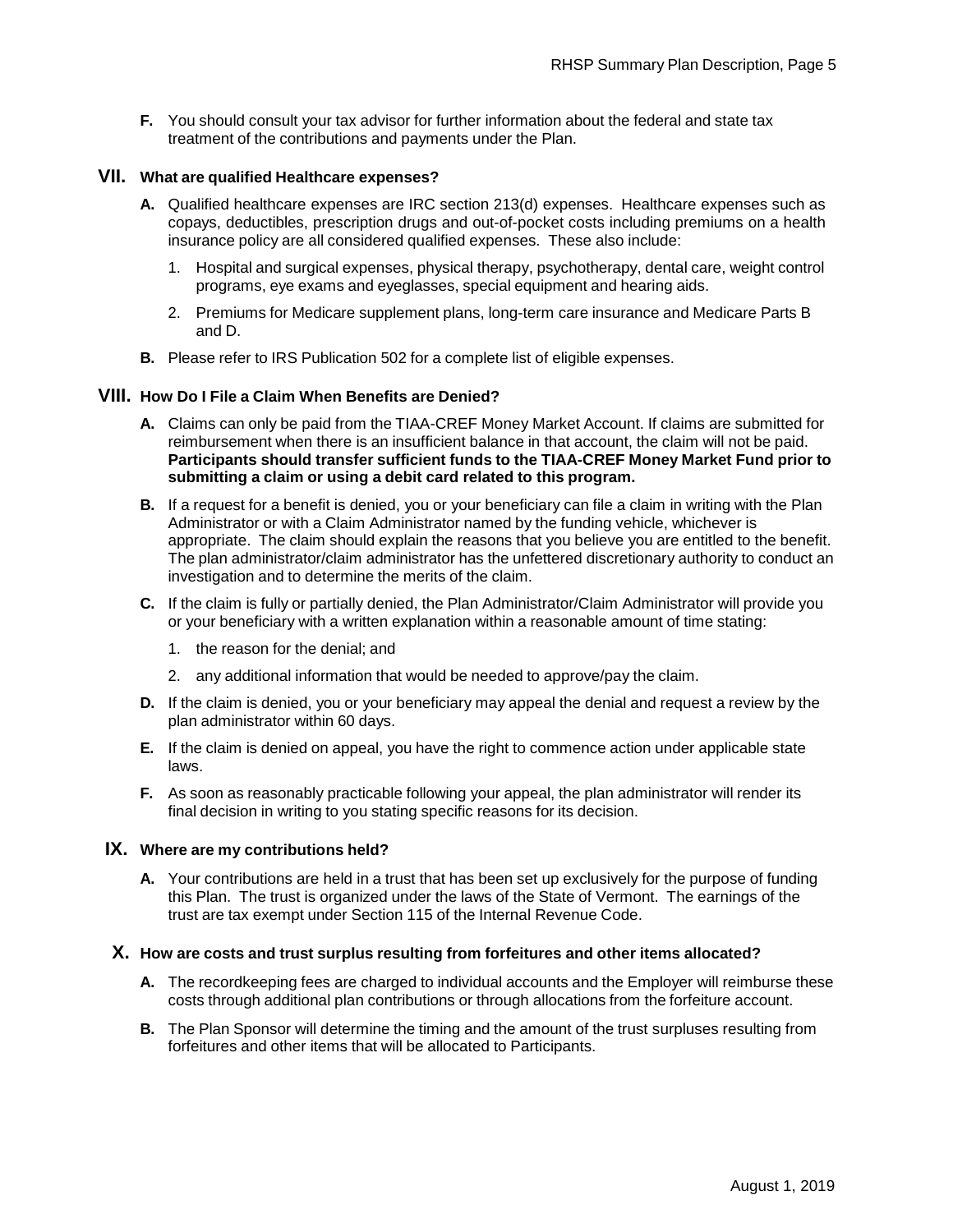#### **XI. How is the Plan Administered?**

- **A.** The Plan Administrator has the authority to manage the operation of the Plan. Factual determinations and interpretations of the Plan provisions by the Plan Administrator shall be final and binding on all Members and their Dependents.
- **B.** The Plan Administrator may delegate responsibilities of managing the Plan to other people or entities. Any such delegation will be in writing.
- **C.** The Plan Administrator may adopt rules and procedures to administer the Plan.
- **D.** Plan expenses and fees may be paid from Plan assets subject to the terms of the Trust. Fees that are related to the administration of your individual Account may be assessed against your Account.
- **E.** While this Plan was adopted with the expectation that it would continue indefinitely, the Employer has no obligation to maintain it for any length of time and may discontinue contributions, amend, or terminate it at any time.
- **F.** Your accumulation under the Plan is not subject to the claims of your creditors or your Dependents' creditors. You and your Dependent(s) may not have the right to sell, assign, transfer, or otherwise convey the right to receive any payments or any interest under the Plan.
- **G.** Nothing in this Plan should be considered as giving you any right to continued employment.
- **H.** This Plan was drafted to comply with the provisions of the Internal Revenue Code and will be interpreted in a manner consistent with applicable sections of the Internal Revenue Code.
- **I.** If you have any questions about this Plan, you should contact the Plan Administrator by visiting the Human Resource Services Information Center, 228 Waterman Building, Burlington, VT 05405, calling the Center at 802-656-3150, or e-mailing your question to [hrsinfo@uvm.edu.](mailto:hrsinfo@uvm.edu)

#### **XII. What other Relationships exist between the Parties to this Agreement?**

- **A.** Teachers Insurance and Annuity Association of America ("TIAA") is the third party administrator and record keeper of the Plan.
- **B.** TIAA has a relationship with ConnectYourCare to administer all claims under this agreement. The fees to ConnectYourCare are paid as described in Section X above.